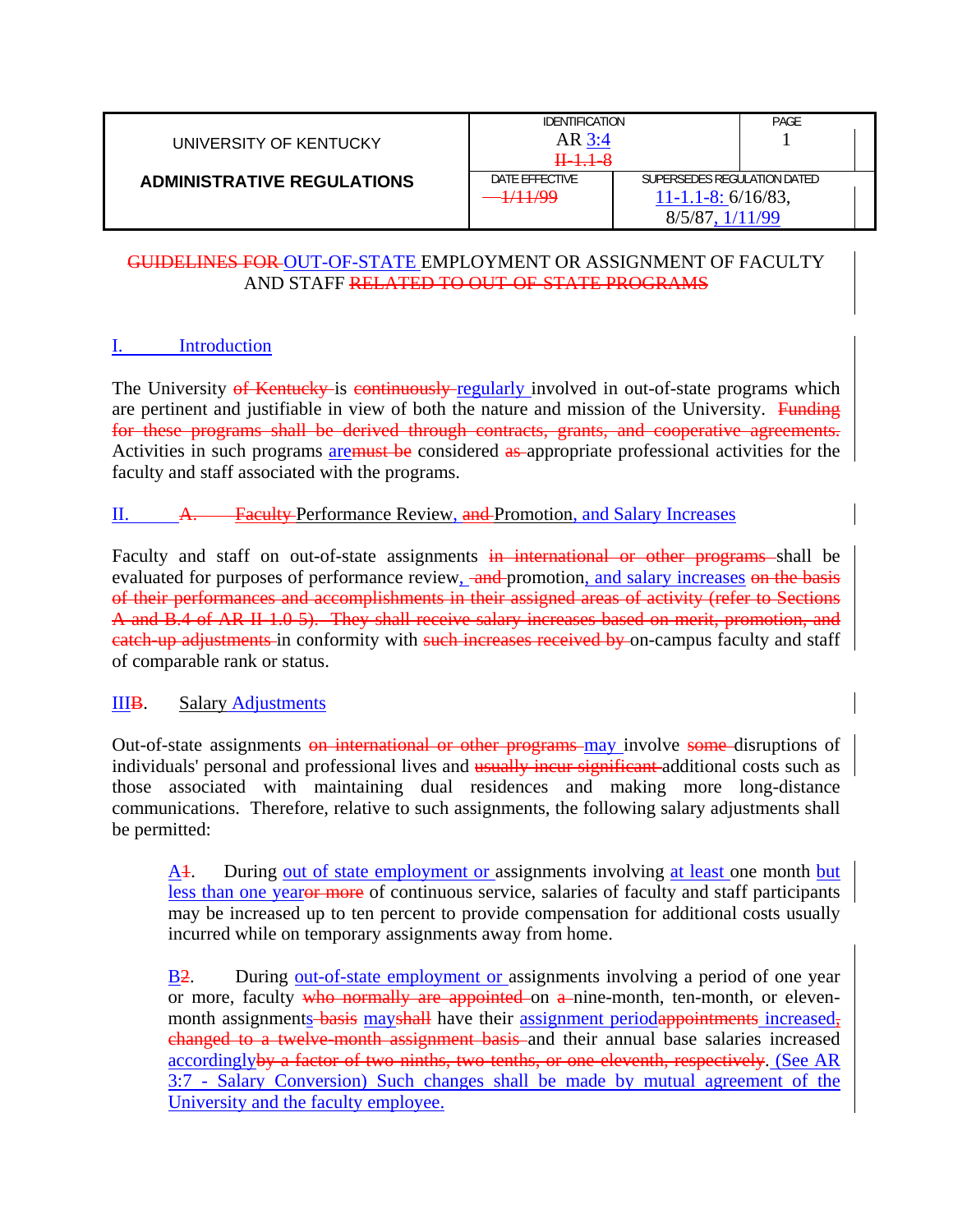C3. Subject to approval of the University and availability of funds, a faculty employee's annual base salary may be increased when When an out-of-state such an assignment does not allow\_-faculty consulting activities in accordance with normal University policy., an individual's twelve-month base salary may, to the extent permitted by the funding agency, be increased.

D4. Assignments involving increased responsibilities may carry salary increases up to teneight percent of twelve-month-annual base salaries, subject to University approval. Normally only one individual per program or project shall receive such an increase, and Tthe increase shall be limited to the period during which the individual has increased responsibilities. No such adjustment shall be made for a temporary assignment of sixty days or less.

E5. Faculty and staff serving in such assignments supported through contracts, grants, or cooperative agreements from governmental agencies or other institutions shall be eligible to receive other allowances and benefits perquisites which the funding agencies normally afford their employees. In the absence of other arrangements, the regulations for United States Government employees may be used.

# IVC. Vacation and Temporary DisabilitySick Leave

Faculty and staff on out-of-state assignments shall be entitled to annual leave and temporary disability leave normally available to them under applicable University policies. in international or other programs for periods of less than one year shall maintain their normal annual leave or vacation privileges. When such assignments prevent taking vacation leave which shall lapse on a given deadline, individuals may request postponement of the deadline, but in no case shall postponement of more than three months be approved.

Individuals on out-of-state assignments in international or other programs for periods of one year or more shall be expected to take vacation leave earned during such assignments prior to the end of the assignments. Unused vacation leave to which faculty and staff were entitled at the commencement of their out-of-state assignments shall be restored to them upon their return to campus.

Faculty and staff shall be eligible for sick leave during out-of-state assignments in international or other programs exactly as though they were assigned on campus. Sick leave required during such an assignment shall, to the maximum extent possible under the rules of the funding agency, be paid from contract, grant, or cooperative agreement funds; in all cases, however, individuals shall be entitled to sick leave normally available to them under University policies.

### V.D. Employment of Visiting Faculty